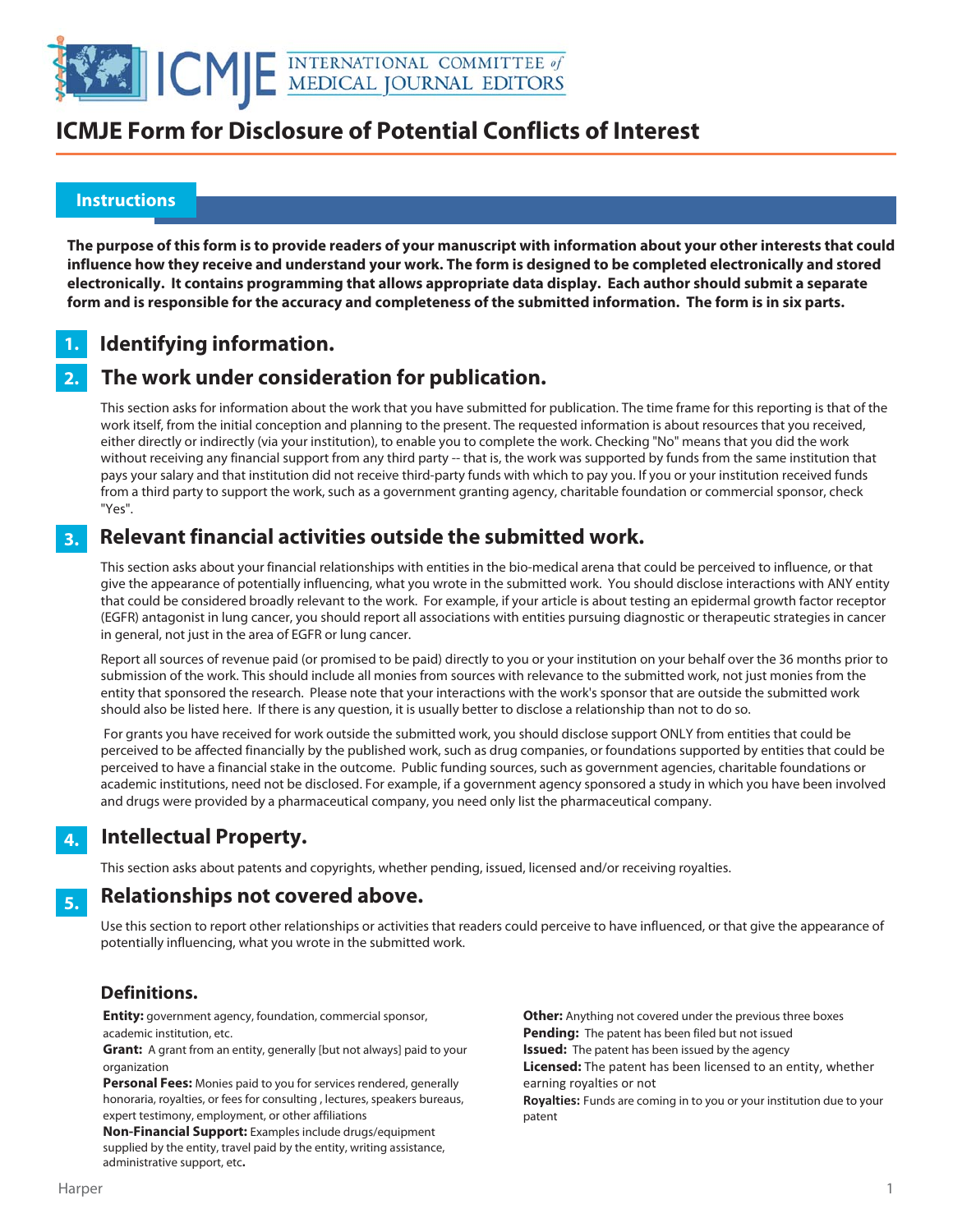

| <b>Section 1.</b>                    | <b>Identifying Information</b>                    |                                  |                                                |  |                            |  |  |  |  |  |
|--------------------------------------|---------------------------------------------------|----------------------------------|------------------------------------------------|--|----------------------------|--|--|--|--|--|
| 1. Given Name (First Name)<br>Allan  |                                                   | 2. Surname (Last Name)<br>Harper |                                                |  | 3. Date<br>20-January-2017 |  |  |  |  |  |
| 4. Are you the corresponding author? |                                                   | Yes                              | $\sqrt{ N_{0}}$<br>Corresponding Author's Name |  |                            |  |  |  |  |  |
| 5. Manuscript Title                  |                                                   |                                  |                                                |  |                            |  |  |  |  |  |
|                                      | 6. Manuscript Identifying Number (if you know it) |                                  |                                                |  |                            |  |  |  |  |  |

**The Work Under Consideration for Publication** 

Did you or your institution **at any time** receive payment or services from a third party (government, commercial, private foundation, etc.) for any aspect of the submitted work (including but not limited to grants, data monitoring board, study design, manuscript preparation, statistical analysis, etc.)?

| Are there any relevant conflicts of interest? |  | <b>Yes</b> |  | $\sqrt{ }$ No |
|-----------------------------------------------|--|------------|--|---------------|
|-----------------------------------------------|--|------------|--|---------------|

# **Relevant financial activities outside the submitted work. Section 3. Relevant financial activities outset**

Place a check in the appropriate boxes in the table to indicate whether you have financial relationships (regardless of amount of compensation) with entities as described in the instructions. Use one line for each entity; add as many lines as you need by clicking the "Add +" box. You should report relationships that were **present during the 36 months prior to publication**.

| Are there any relevant conflicts of interest? |  | <b>Yes</b> |  | $\sqrt{\ }$ No |
|-----------------------------------------------|--|------------|--|----------------|
|-----------------------------------------------|--|------------|--|----------------|

## **Intellectual Property -- Patents & Copyrights**

Do you have any patents, whether planned, pending or issued, broadly relevant to the work?  $\Box$  Yes  $\Box$  No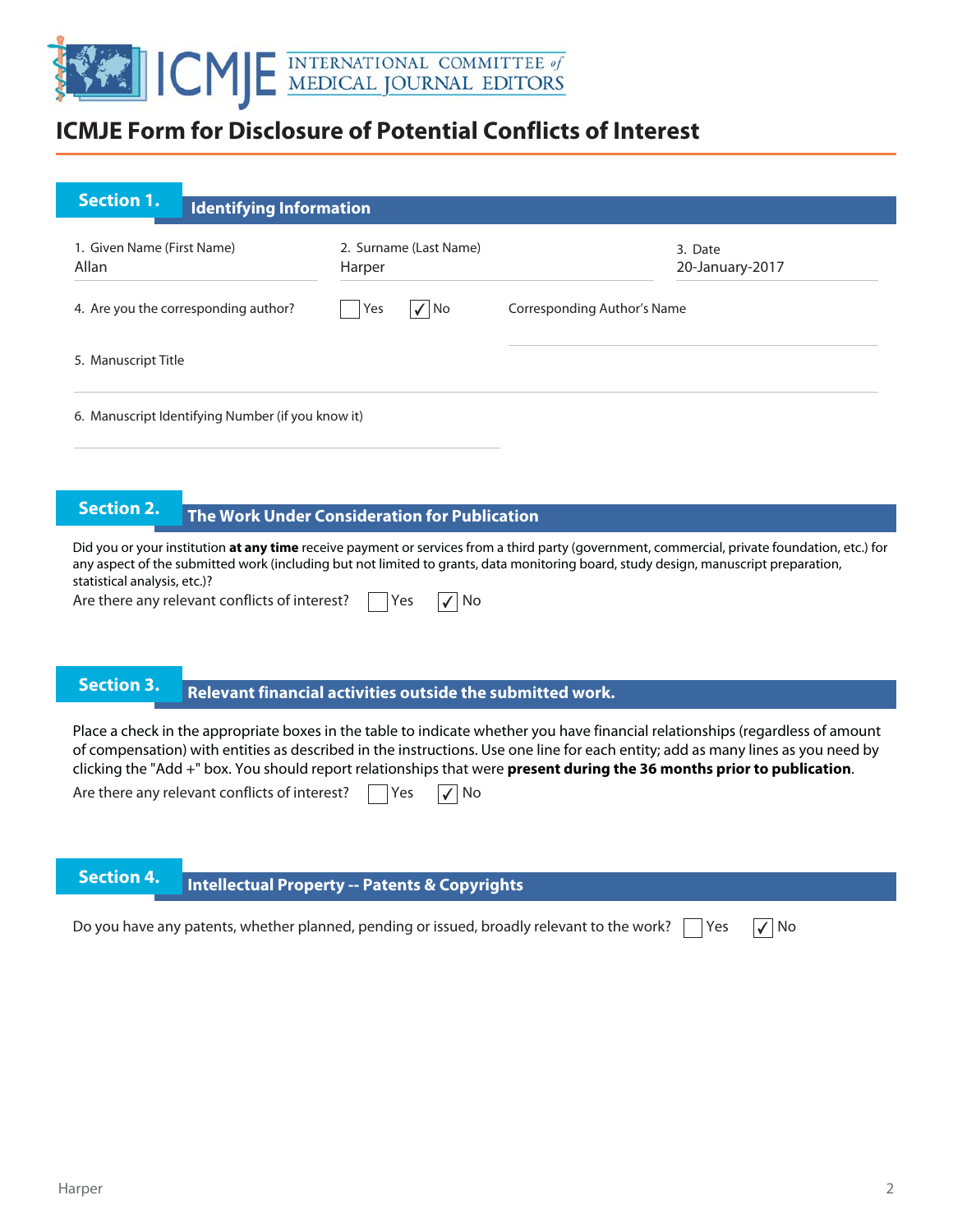

### **Section 5.** Relationships not covered above

Are there other relationships or activities that readers could perceive to have influenced, or that give the appearance of potentially influencing, what you wrote in the submitted work?

Yes, the following relationships/conditions/circumstances are present (explain below):

 $\sqrt{\ }$  No other relationships/conditions/circumstances that present a potential conflict of interest

At the time of manuscript acceptance, journals will ask authors to confirm and, if necessary, update their disclosure statements. On occasion, journals may ask authors to disclose further information about reported relationships.

### **Section 6. Disclosure Statement**

Based on the above disclosures, this form will automatically generate a disclosure statement, which will appear in the box below.

### **Evaluation and Feedback**

Please visit http://www.icmje.org/cgi-bin/feedback to provide feedback on your experience with completing this form.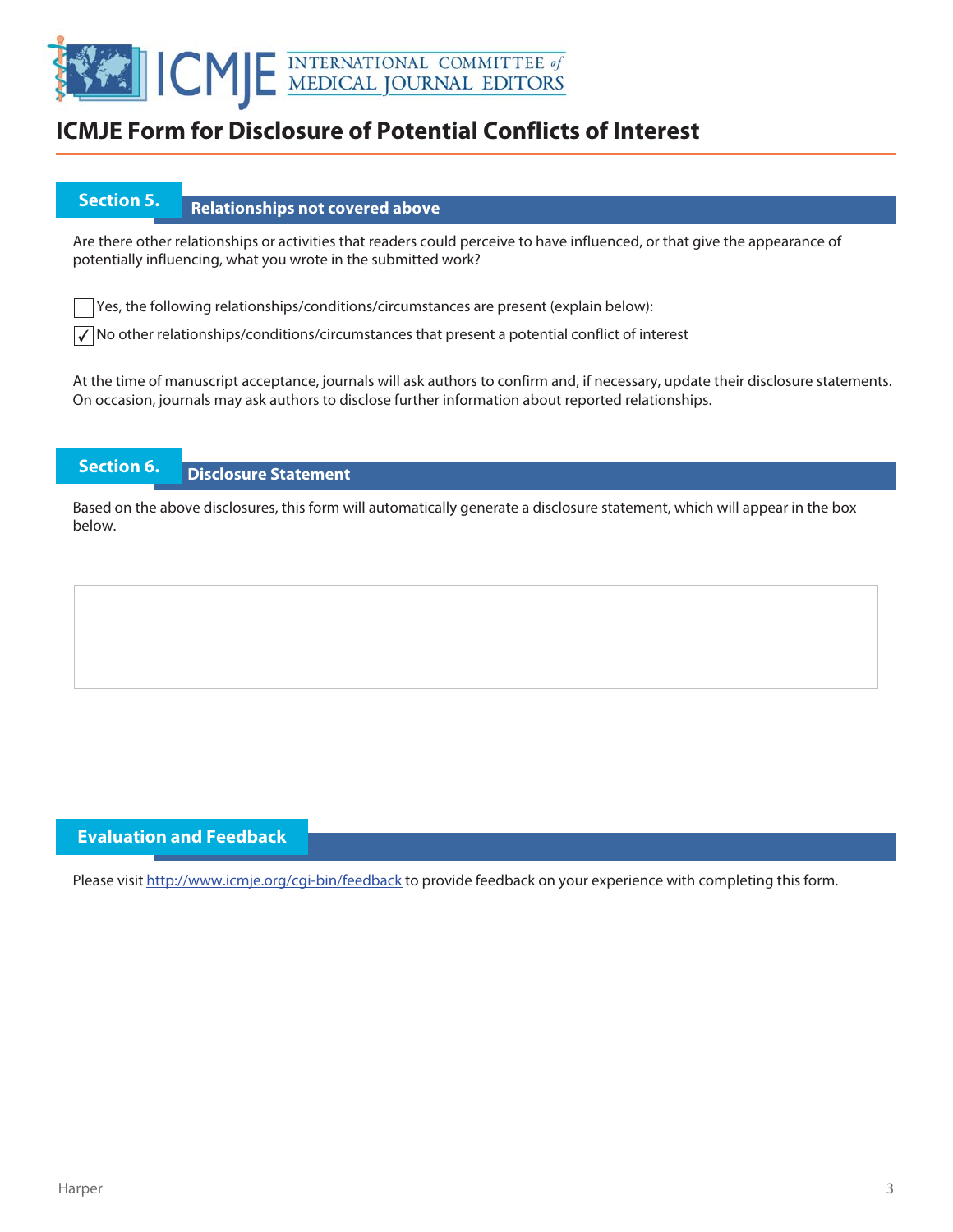

### **Instructions**

 

> **The purpose of this form is to provide readers of your manuscript with information about your other interests that could influence how they receive and understand your work. The form is designed to be completed electronically and stored electronically. It contains programming that allows appropriate data display. Each author should submit a separate form and is responsible for the accuracy and completeness of the submitted information. The form is in six parts.**

#### **Identifying information. 1.**

#### **The work under consideration for publication. 2.**

This section asks for information about the work that you have submitted for publication. The time frame for this reporting is that of the work itself, from the initial conception and planning to the present. The requested information is about resources that you received, either directly or indirectly (via your institution), to enable you to complete the work. Checking "No" means that you did the work without receiving any financial support from any third party -- that is, the work was supported by funds from the same institution that pays your salary and that institution did not receive third-party funds with which to pay you. If you or your institution received funds from a third party to support the work, such as a government granting agency, charitable foundation or commercial sponsor, check "Yes".

#### **Relevant financial activities outside the submitted work. 3.**

This section asks about your financial relationships with entities in the bio-medical arena that could be perceived to influence, or that give the appearance of potentially influencing, what you wrote in the submitted work. You should disclose interactions with ANY entity that could be considered broadly relevant to the work. For example, if your article is about testing an epidermal growth factor receptor (EGFR) antagonist in lung cancer, you should report all associations with entities pursuing diagnostic or therapeutic strategies in cancer in general, not just in the area of EGFR or lung cancer.

Report all sources of revenue paid (or promised to be paid) directly to you or your institution on your behalf over the 36 months prior to submission of the work. This should include all monies from sources with relevance to the submitted work, not just monies from the entity that sponsored the research. Please note that your interactions with the work's sponsor that are outside the submitted work should also be listed here. If there is any question, it is usually better to disclose a relationship than not to do so.

 For grants you have received for work outside the submitted work, you should disclose support ONLY from entities that could be perceived to be affected financially by the published work, such as drug companies, or foundations supported by entities that could be perceived to have a financial stake in the outcome. Public funding sources, such as government agencies, charitable foundations or academic institutions, need not be disclosed. For example, if a government agency sponsored a study in which you have been involved and drugs were provided by a pharmaceutical company, you need only list the pharmaceutical company.

#### **Intellectual Property. 4.**

This section asks about patents and copyrights, whether pending, issued, licensed and/or receiving royalties.

#### **Relationships not covered above. 5.**

Use this section to report other relationships or activities that readers could perceive to have influenced, or that give the appearance of potentially influencing, what you wrote in the submitted work.

### **Definitions.**

**Entity:** government agency, foundation, commercial sponsor, academic institution, etc.

**Grant:** A grant from an entity, generally [but not always] paid to your organization

**Personal Fees:** Monies paid to you for services rendered, generally honoraria, royalties, or fees for consulting , lectures, speakers bureaus, expert testimony, employment, or other affiliations

**Non-Financial Support:** Examples include drugs/equipment supplied by the entity, travel paid by the entity, writing assistance, administrative support, etc**.**

**Other:** Anything not covered under the previous three boxes **Pending:** The patent has been filed but not issued **Issued:** The patent has been issued by the agency **Licensed:** The patent has been licensed to an entity, whether earning royalties or not

**Royalties:** Funds are coming in to you or your institution due to your patent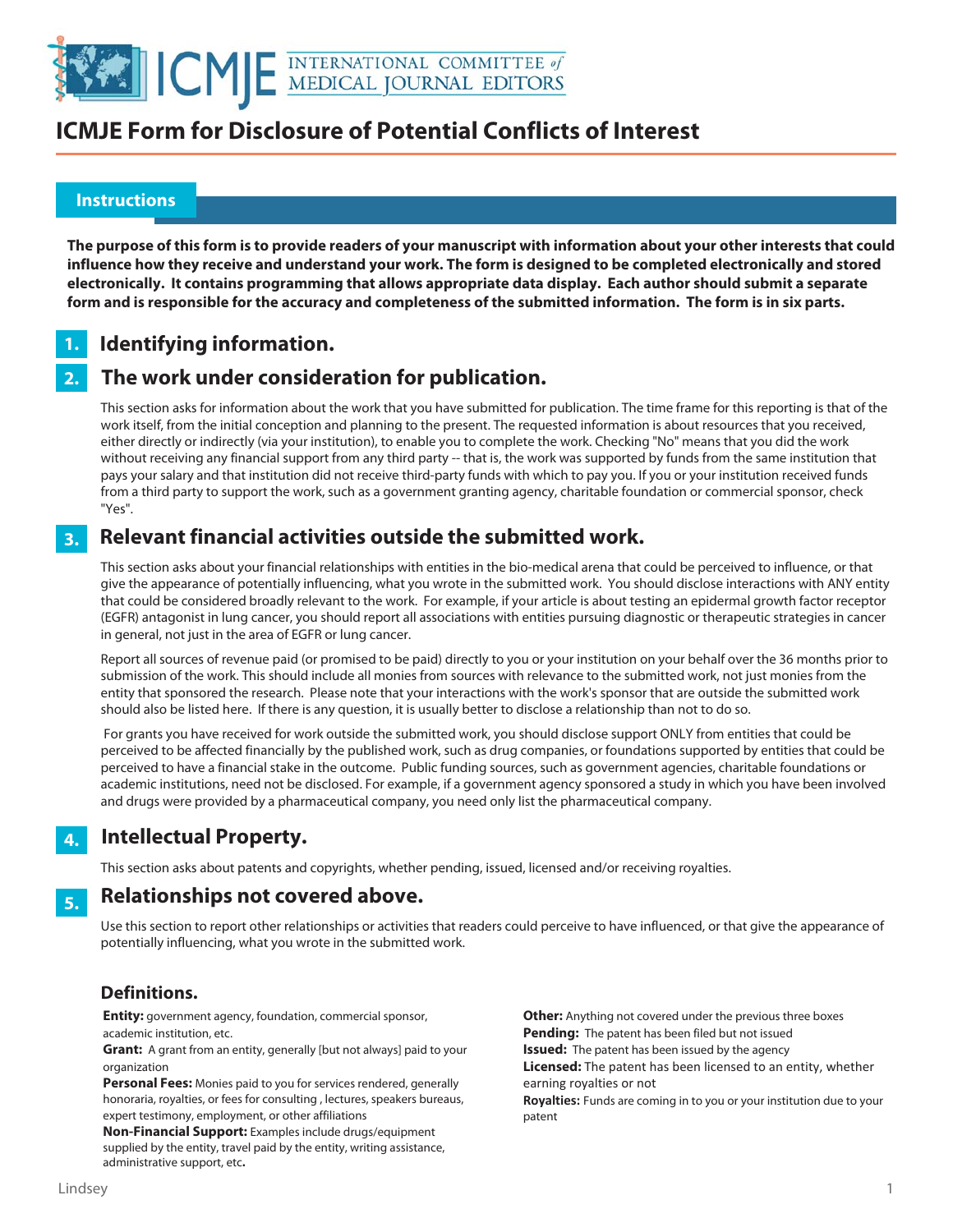

| <b>Section 1.</b><br><b>Identifying Information</b> |                                   |                             |
|-----------------------------------------------------|-----------------------------------|-----------------------------|
| 1. Given Name (First Name)<br>Ronald                | 2. Surname (Last Name)<br>Lindsey | 3. Date<br>21-December-2015 |
| 4. Are you the corresponding author?                | $\sqrt{Y}$<br>No                  |                             |
| 5. Manuscript Title<br>Case Connector Co-Editor     |                                   |                             |
| 6. Manuscript Identifying Number (if you know it)   |                                   |                             |

## **The Work Under Consideration for Publication**

Did you or your institution **at any time** receive payment or services from a third party (government, commercial, private foundation, etc.) for any aspect of the submitted work (including but not limited to grants, data monitoring board, study design, manuscript preparation, statistical analysis, etc.)?

Are there any relevant conflicts of interest?  $\Box$  Yes  $\Box$  No

## **Relevant financial activities outside the submitted work. Section 3. Relevant financial activities outset**

Place a check in the appropriate boxes in the table to indicate whether you have financial relationships (regardless of amount of compensation) with entities as described in the instructions. Use one line for each entity; add as many lines as you need by clicking the "Add +" box. You should report relationships that were **present during the 36 months prior to publication**.

Are there any relevant conflicts of interest?  $\Box$  Yes  $\Box$  No

## **Intellectual Property -- Patents & Copyrights Section 4.**

Do you have any patents, whether planned, pending or issued, broadly relevant to the work?  $\vert \sqrt{\vert}$  Yes  $\vert$  No

If yes, please fill out the appropriate information below. If you have more than one entity press the "ADD" button to add a row. Excess rows can be removed by pressing the "X" button.

| Patent <sup>5</sup>                                        |  |  | $\sqrt{2}$ Pending $\sqrt{3}$   Issued $\sqrt{3}$   Licensee $\sqrt{3}$   Licensee $\sqrt{3}$   Licensee $\sqrt{3}$ | <b>Comments</b> |  |
|------------------------------------------------------------|--|--|---------------------------------------------------------------------------------------------------------------------|-----------------|--|
| Tissue Integration Design for<br>Seamless Implant Fixation |  |  |                                                                                                                     |                 |  |
| Mesh Bone Screw                                            |  |  |                                                                                                                     |                 |  |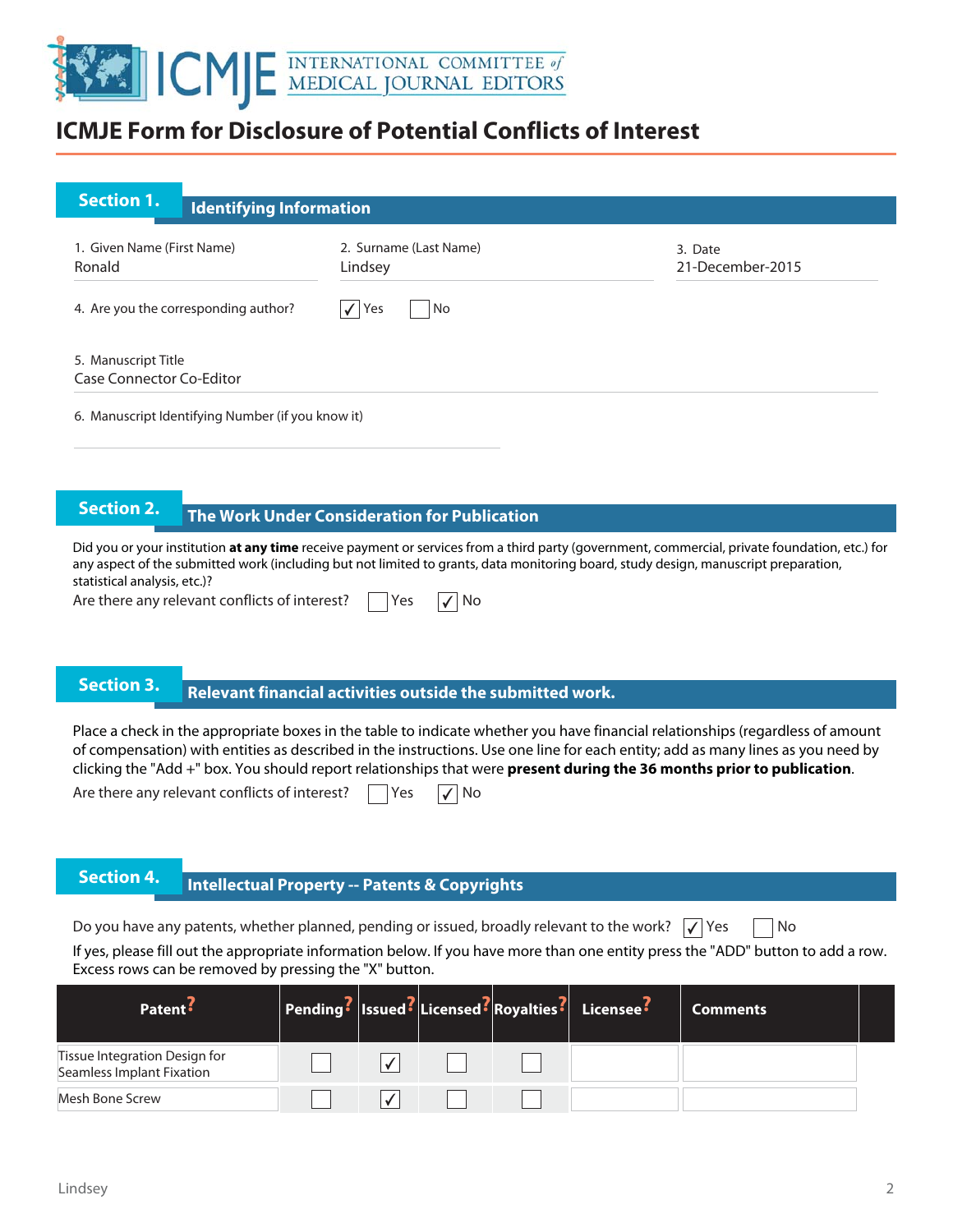

| <b>Patent:</b>                                                                                                    |  |  | $\vert$ Pending? $\vert$ Issued? Licensed? Royalties? Licensee? | <b>Comments</b> |  |
|-------------------------------------------------------------------------------------------------------------------|--|--|-----------------------------------------------------------------|-----------------|--|
| Treatment of Subjects Undergoing<br>Orthopaedic Surgery and Local<br>Radiation Using Thrombin Derived<br>Peptides |  |  |                                                                 |                 |  |

### **Section 5.** Relationships not covered above

Are there other relationships or activities that readers could perceive to have influenced, or that give the appearance of potentially influencing, what you wrote in the submitted work?

 $\sqrt{\ }$  Yes, the following relationships/conditions/circumstances are present (explain below):

No other relationships/conditions/circumstances that present a potential conflict of interest

Co-Editor, Texas Orthopaedic Journal

At the time of manuscript acceptance, journals will ask authors to confirm and, if necessary, update their disclosure statements. On occasion, journals may ask authors to disclose further information about reported relationships.

### **Section 6. Disclosure Statement**

Based on the above disclosures, this form will automatically generate a disclosure statement, which will appear in the box below.

Dr. Lindsey reports In addition, Dr. Lindsey has a patent Tissue Integration Design for Seamless Implant Fixation issued, a patent Mesh Bone Screw issued, and a patent Treatment of Subjects Undergoing Orthopaedic Surgery and Local Radiation Using Thrombin Derived Peptides pending and Co-Editor, Texas Orthopaedic Journal.